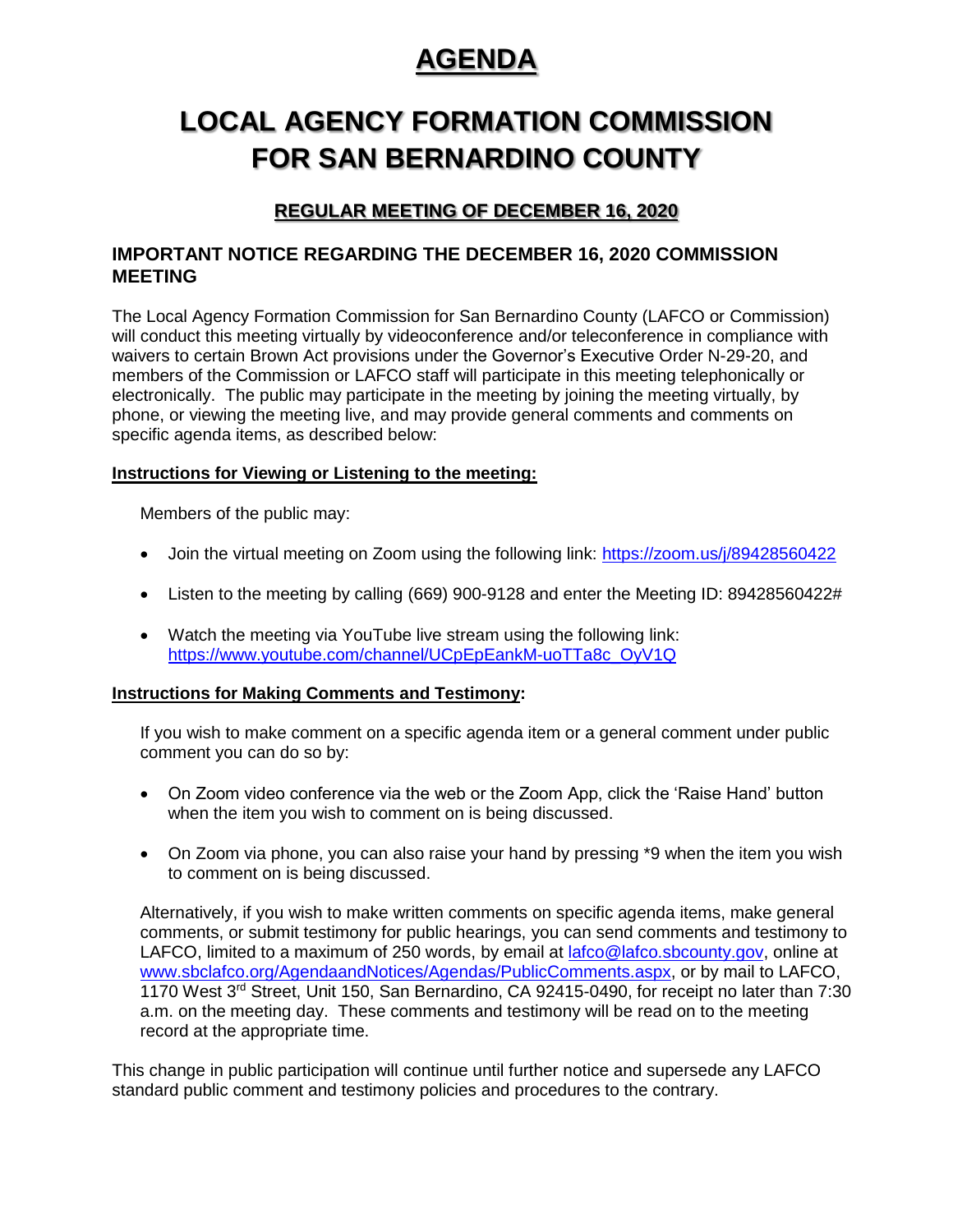# **9:00 A.M. – CALL TO ORDER – FLAG SALUTE**

**ANNOUNCEMENT:** Anyone present at the hearing who is involved with any of the changes of organization to be considered and who has made a contribution of more than \$250 in the past twelve (12) months to any member of the Commission will be asked to state for the record the Commission member to whom the contribution has been made and the matter of consideration with which they are involved.

#### 1. **PUBLIC COMMENTS ON CLOSED SESSION**

#### 2. **CONVENE CLOSED SESSION**

Conference with Legal Counsel – Significant Exposure to Litigation (Government Code Section 54956.9(d)(2) - - 1 Potential Case

#### 3. **RECONVENE PUBLIC SESSION**

## **CONSENT ITEMS:**

The following consent items are expected to be routine and non-controversial and will be acted upon by the Commission at one time without discussion, unless a request has been received prior to the hearing to discuss the matter.

- 4. [Approval of Minutes for Regular Meeting of September 16, 2020](http://www.sbcounty.gov/uploads/LAFCO/AgendaNotices/20201216/Item_04.pdf) and Summary of November 18, 2020 Proceedings
- 5. [Approval of Executive Officer's Expense Report](http://www.sbcounty.gov/uploads/LAFCO/AgendaNotices/20201216/Item_05.pdf)
- 6. [Ratify Payments as Reconciled and Note Cash Receipts for the Months of August,](http://www.sbcounty.gov/uploads/LAFCO/AgendaNotices/20201216/Item_06.pdf) September, and October 2020
- 7. [First Quarter Financial Review for Period July 1 through September 30, 2020](http://www.sbcounty.gov/uploads/LAFCO/AgendaNotices/20201216/Item_07.pdf)
- 8. [Consideration of Approval of the Participating Employer Agreement for the 457 Plan, as](http://www.sbcounty.gov/uploads/LAFCO/AgendaNotices/20201216/Item_08.pdf) Amended and Restated, Sponsored by the County of San Bernardino
- 9. Consent Items Deferred for Discussion

### **PUBLIC HEARING ITEMS:**

- 10. [Consideration of: \(1\) CEQA Exemption for LAFCO 3245 and \(2\) LAFCO 3245](http://www.sbcounty.gov/uploads/LAFCO/AgendaNotices/20201216/Item_10.pdf) –Countywide Service Review of Public Cemetery Districts
- 11. [Consideration of: \(1\) CEQA Exemption for LAFCO SC#457, and \(2\) LAFCO SC#457](http://www.sbcounty.gov/uploads/LAFCO/AgendaNotices/20201216/Item_11.pdf)  –City of Fontana Out of Area Sewer Service Agreement (APN 0229-072-31)

### **DISCUSSION ITEMS:**

12. LAFCO SC#454– Request for Exemption from the Provisions of Government Code Section [56133 for Agreement between Big Bear City Community Services District and the City of Big](http://www.sbcounty.gov/uploads/LAFCO/AgendaNotices/20201216/Item_12.pdf) Bear Lake Department of Water and Power

## **INFORMATION ITEMS:**

13. Legislative Oral Report